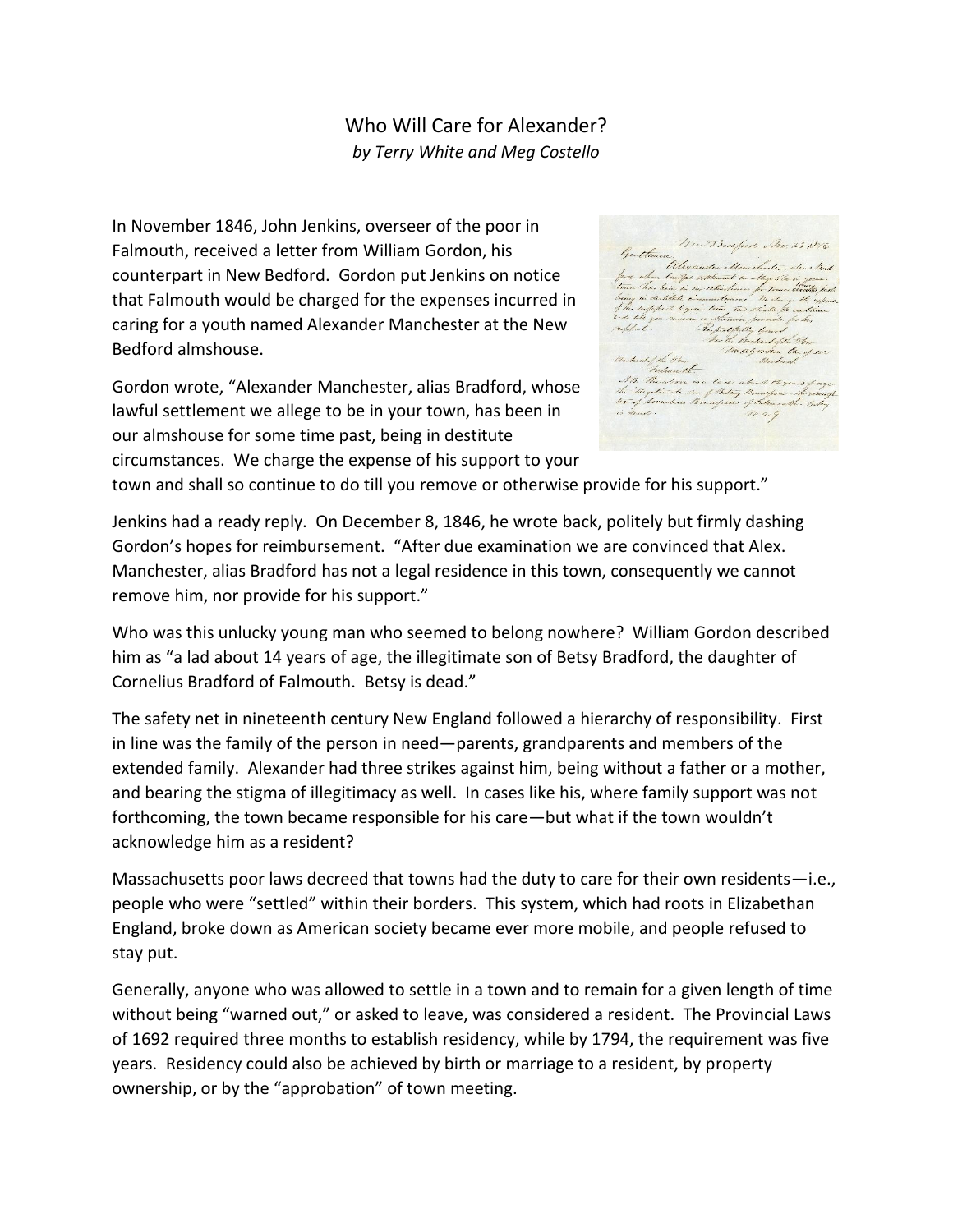Copy Finlancentho Ore 8. 1846. Gene Setter of the 25% altime eres of the An in Bea neau, gaund à residence roi de<br>chargable than glorid the theod<br>chargable then prix the the tack<br>the explance of his spoppert four<br>g filausstocke Tilendtere he



John Jenkins explained to William Gordon in his letter of refusal, "Cornelius Bradford, the father of Betsy, never gained a residence in this town. David the father of Corn<sup>s</sup> Bradford became chargeable here [i.e., received poor relief] and this town recovered the expense of his support from the town of Barnstable." Jenkins is hinting that Gordon ought to send the bill for Alexander to Barnstable, where the young man's greatgrandfather had been accepted as a legal resident.

A search of local vital records turns up few details on the Bradford clan. A Cornelius Bradford arrived in Falmouth around 1804, with his wife Elizabeth. It's possible that they are Betsy's parents, and that she was already born to them before they moved to Falmouth. The couple had three children here, before Elizabeth apparently died around 1810. A Cornelius Bradford married Mary Baker in 1811, had two children, and died in 1821. If all of these records pertain to the same man, then Cornelius Bradford managed to live in Falmouth for seventeen years, and have five children here, without gaining settlement.

Birth and death records for Betsy and her son Alexander have not been found. Records suggest that Betsy herself had a run-in with the Falmouth overseers of the poor long before her son ever did. On June 3, 1828, the overseers "agreed to charge the Town of

Barnstable sixty-seven cents a week for the support of Elisabeth Bradford [until] June 17<sup>th</sup> the day that Mr. Charles Marston came to remove her to Barnstable." Could this Elizabeth Bradford be our Betsy?

John Jenkins and William Gordon were probably not heartless men. They fulfilled their duty to aid needy "transients" in their towns. They also relied on a 1793 state law that allowed overseers to remove non-residents "to the places of their lawful settlements" and to sue for their expenses. By taking advantage of that law, no doubt Jenkins and Gordon saw themselves as good stewards of public funds.

As for Alexander, we have not been able to trace him beyond the almshouse in New Bedford. The 1850 U.S. Census may offer us a glimpse of him. In that year, an 18-year-old named Alexander Manchester, native of Massachusetts, was living in the household of Hannah Manchester in New York City. This young man is listed with no occupation, but neither is he categorized as disabled, insane, a pauper, or a convict.

We can only hope that Alexander found a place for himself at last.